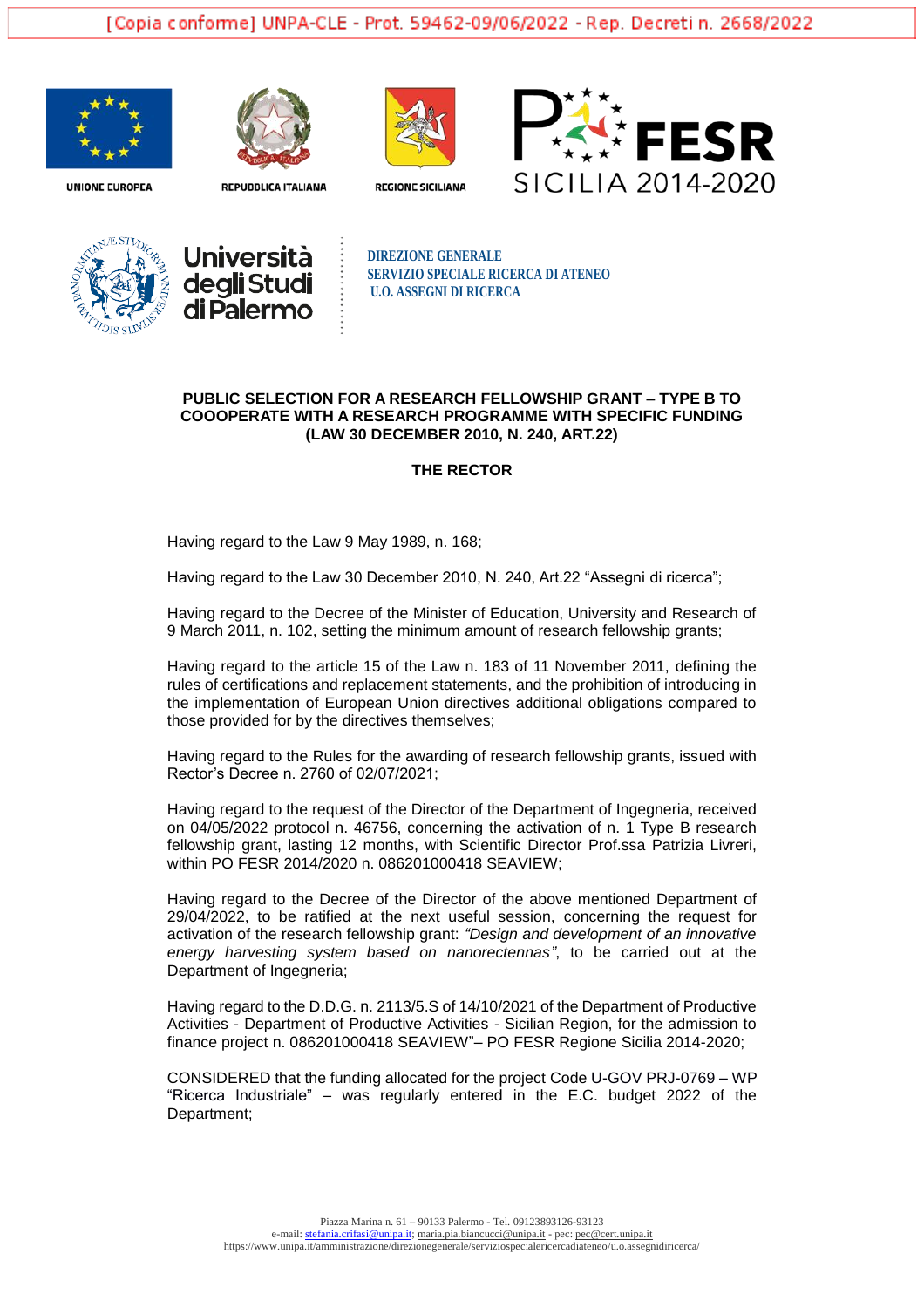



**REPUBBLICA ITALIANA** 









**DIREZIONE GENERALE SERVIZIO SPECIALE RICERCA DI ATENEO U.O. ASSEGNI DI RICERCA**

HAVING REGARD to the declaration of allocation of the budget covering the research fellowship grant, amount € 25.000,00 on project Code U-GOV PRJ-0769 – WP "Ricerca Industriale"- sent by the Administrative official of the Department above-mentioned;

# **DECREES**

## **Art. 1 - Duration and amount of the research grant**

A public selection procedure is called, based on qualifications and interview, for the assignment of n. 1 research fellowship grant for collaboration in research activities (Type B) as specified below:

- Scientific -disciplinary area: 09
- Scientific-disciplinary sector: ING-INF/01
- Department of Ingegneria
	- Scientific Director: Prof.ssa Patrizia Livreri
	- Title: *"Design and development of an innovative energy harvesting system based on nanorectennas*
- Description:

Antenna-coupled rectifier (rectenna) represents a potential candidate for future energy harvesting seen as a complementary solution to solar cells due to their low cost and potential high efficiencies. Employing THz antenna-coupled rectifier from IR to optical range there is a gap that actually the technology cannot cover i.e. the speed of the rectifier, which contributes to reduce the effective efficiency of the whole system. At these frequencies, there are a number of technological challenges not yet resolved. The research activity will be divided into the following phases: 1. Investigation about material sets for highly efficient rectennas; 2. Modeling and design of frequencyselective rectifying antennas capable of harvesting renewable energy from IR to optical range; 3. Numerical and experimental characterization of designed devices (innovative wideband antenna, diodes fabricated with material sets, measured and characterized and array of rectennas using the same procedure for single rectenna).

## Duration: 12 months

Project Funds: PO FESR 2014/2020 n. 086201000418 "SEAVIEW" - codice U-GOV PRJ-0769 – WP "Ricerca Industriale"

### CUP G69J18001340007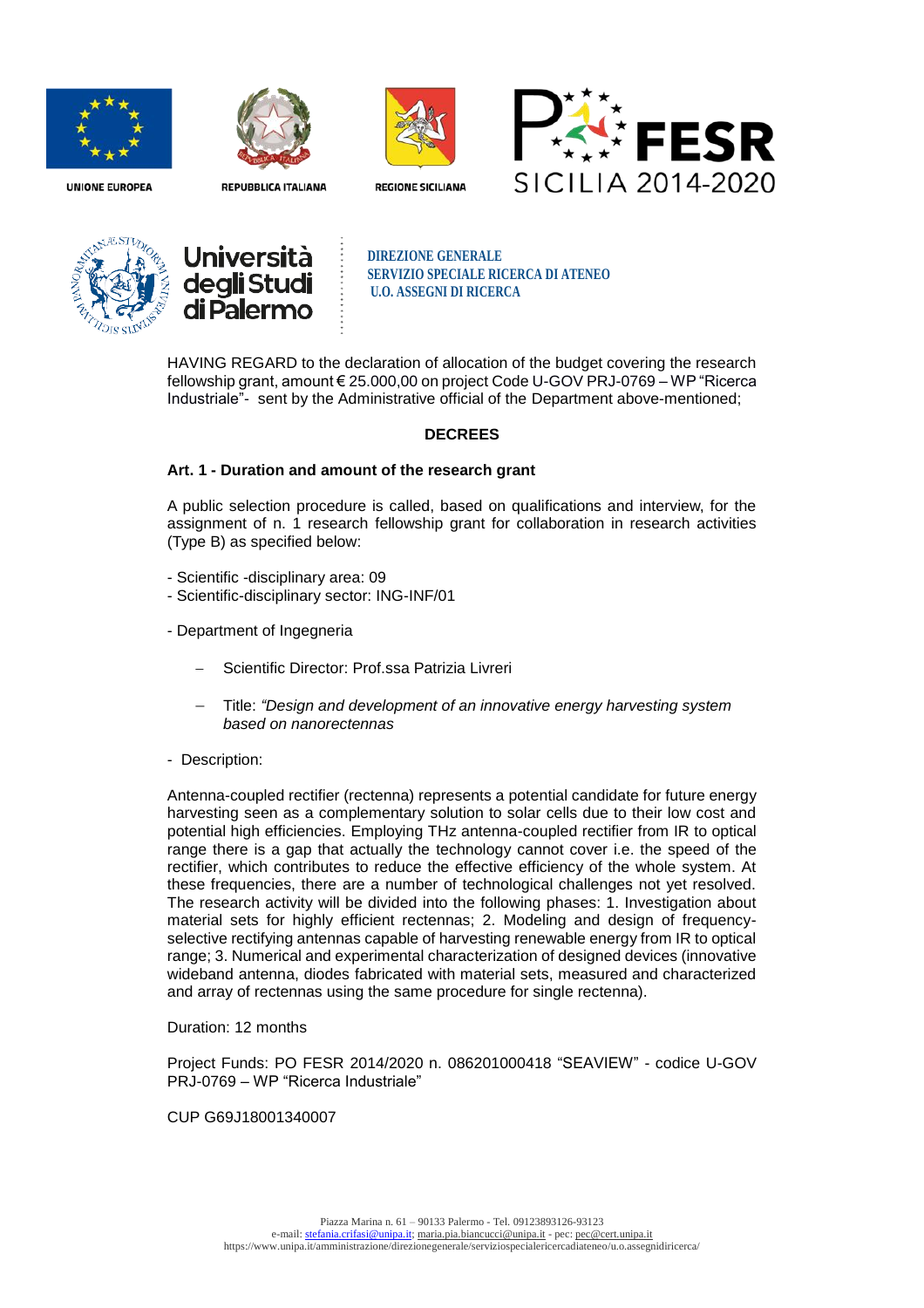



**REPUBBLICA ITALIANA** 









**DIREZIONE GENERALE SERVIZIO SPECIALE RICERCA DI ATENEO U.O. ASSEGNI DI RICERCA**

The total gross amount for 12 months is equal to  $\epsilon$  25.000,00 including the charges borne by the Administration and will be paid to the beneficiary in deferred monthly instalments.

The Administration guarantees equality and equal opportunities for men and women for the assignment of the grant in question in accordance with the law of 10 April 1991 n. 125 and subsequent modifications.

### **Art. 2 - General admission requirements**

The holders of an Italian Degree obtained under the previous system (before Ministerial Decree 509/99) of an Italian Master's Degree, of a single-cycle Degree or equivalent qualifications issued by foreign countries, who are in possession of a professional scientific curriculum suitable for carrying out research activities as for Art.1 may apply for the public selection for the assignment of the allowance in question.

Italian citizens who are excluded from the active political electorate cannot be admitted to the selection procedure.

Citizens of EU Member States and non-EU countries must also possess the following requisites:

- enjoy full civil and political rights in the states of belonging or provenance;
- be in possession, with the exception of the ownership of Italian citizenship, of all other requisites envisaged for Italian citizens;
- have a working knowledge of the English language

Applicants must possess the prescribed requirements on the date of expiry of the deadline for the submission of the application for admission.

The University administration may at any time, with a motivated provision, decide the exclusion from the selection procedure due to the lack of the prescribed requirements.

#### **Art. 3 - Application and deadline**

The application for admission to the selection procedure, drawn up in free paper according to the form attached to the notice (Annex 1, downloadable from the following link:

[http://www.unipa.it/amministrazione/direzionegenerale/serviziospecialericercadiatene](http://www.unipa.it/amministrazione/direzionegenerale/serviziospecialericercadiateneo/u.o.assegnidiricerca/struttura/modulistica.html) [o/u.o.assegnidiricerca/struttura/modulistica.html](http://www.unipa.it/amministrazione/direzionegenerale/serviziospecialericercadiateneo/u.o.assegnidiricerca/struttura/modulistica.html) - [ALLEGATI DOMANDA ASSEGNI](http://www.unipa.it/amministrazione/direzionegenerale/serviziospecialericercadiateneo/u.o.assegnidiricerca/.content/documenti/allegati_domanda_ass._tipologia_b_.doc)  [TIPOLOGIA B](http://www.unipa.it/amministrazione/direzionegenerale/serviziospecialericercadiateneo/u.o.assegnidiricerca/.content/documenti/allegati_domanda_ass._tipologia_b_.doc) ), signed by the candidate, scanned and accompanied by the other attachments downloadable from the aforementioned link and by the documentation deemed useful for the purposes of the assessment (in PDF format), should be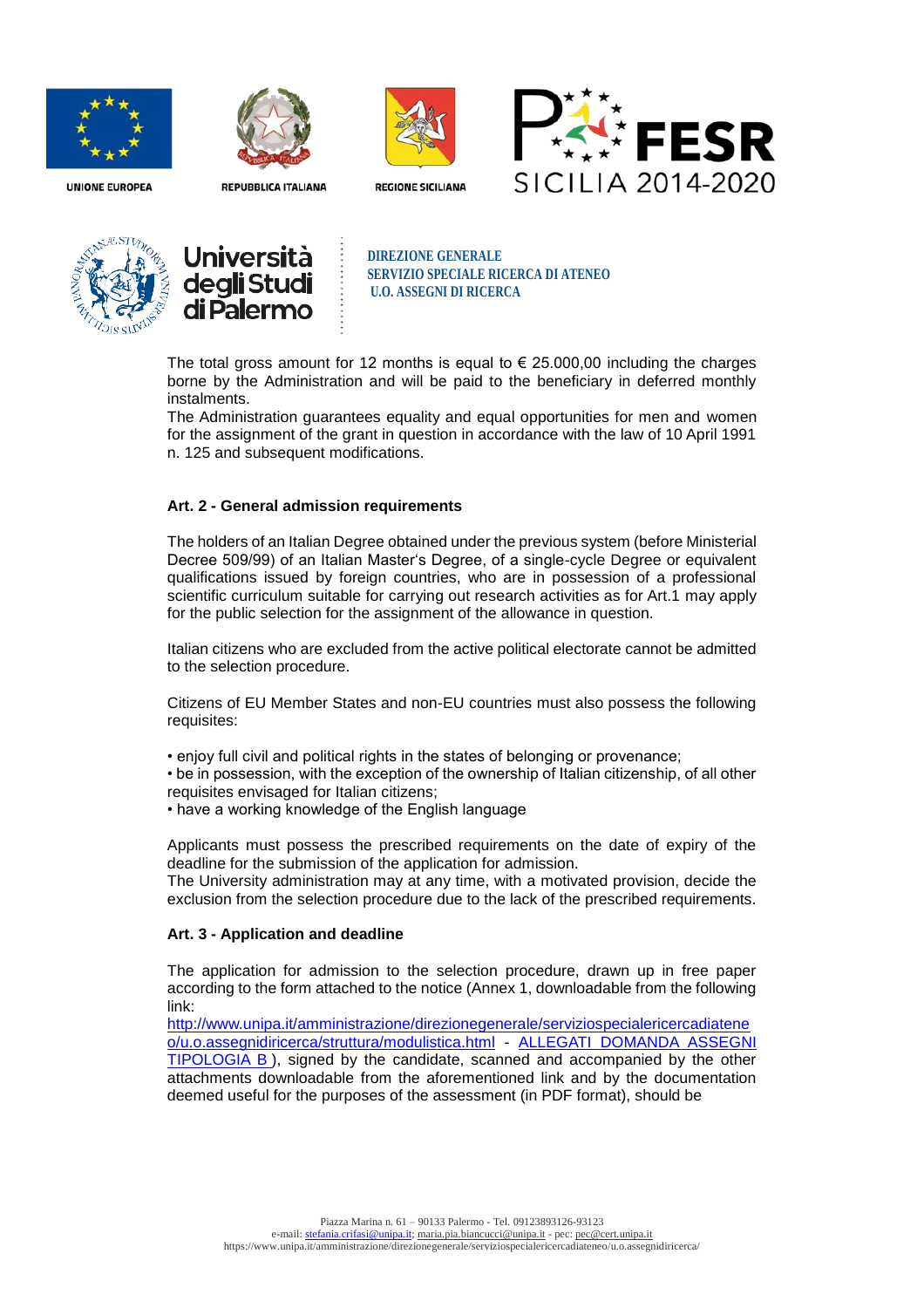



**REPUBBLICA ITALIANA** 



**REGIONE SICILIANA** 







**DIREZIONE GENERALE SERVIZIO SPECIALE RICERCA DI ATENEO U.O. ASSEGNI DI RICERCA**

addressed to the Servizio Speciale Ricerca di Ateneo, U.O. Assegni di Ricerca, University of Palermo, Piazza Marina n. 61 - 90133 Palermo and forwarded, no later than thirty days from the date of posting of this notice to the University notice board, by electronic means (by midnight of the thirtieth day), by personal PEC at the address: [pec@cert.unipa.it.](mailto:pec@cert.unipa.it)

The application form and the attached documents must be contained in a single PEC. For reasons related to the management of the certified e-mail box, the files to be sent attached to the PEC must have a maximum overall size of 30 MB. As regards the scientific works for which the evaluation is requested, the candidate is required to submit a specific substitutive declaration of certification in which, specifying whether he is the author or co-author, he must list them, number them and divide them by type. For each scientific work listed in the aforementioned list, the link through which the Commission can view it must be indicated.

The Administration is exempt from any responsibility for the non-receipt of the PEC sent by the candidates dependent on technical errors and / or causes not attributable to the same.

The obligation to sign by hand is considered fulfilled by attaching a copy of a valid identity document to the scan of the completed application and signed by the PEC holder.

For subjects belonging to the Member States of the European Union and non-EU countries, the application for admission to the selective procedure, signed with a digital signature and scanned, as well as the relative documentation requested (in PDF format) can be sent electronically from an address of ordinary e-mail by sending an email to the following address: mail-protocollo@unipa.it. If it is not possible to sign with a digital signature, the obligation of handwritten signing, is considered fulfilled with validation of the application and declarations by handwritten signature before the interview.

In both of the cases described above, it is necessary to specify in the subject of the email the following: "Public selective procedure for the assignment of a research grant, Scientific Responsible Prof.ssa Patrizia Livreri".

For the participation in the competition candidates are required, under penalty of exclusion, to pay within the deadline for submission of the application, a contribution for organizational costs in the amount of  $\epsilon$  50.00. This contribution must be paid by bank transfer to c/c n. 000300004577 registered to the University of Palermo - Via Roma, 185 - 90133 Palermo - identification code of the treasury of the University of Palermo 9150300 - UniCredit S.p.A. - IBAN code IT09A0200804682000300004577 - SWIFT code: UNCRITMMPAE indicating in the reason for payment: "Contributo per la partecipazione alla procedura selettiva pubblica per l'attribuzione dell'assegno di ricerca di cui è responsabile la Prof.ssa Patrizia Livreri"

Copy of the bank transfer must be attached to the application.

In the application the candidates must indicate the selection call for which they intend to apply, the area and the scientific disciplinary sector (SSD) of reference of the research, the Department, the title of the research and the scientific director of the project; they must also declare under their own responsibility what is specified below: • surname and name;

• place and date of birth;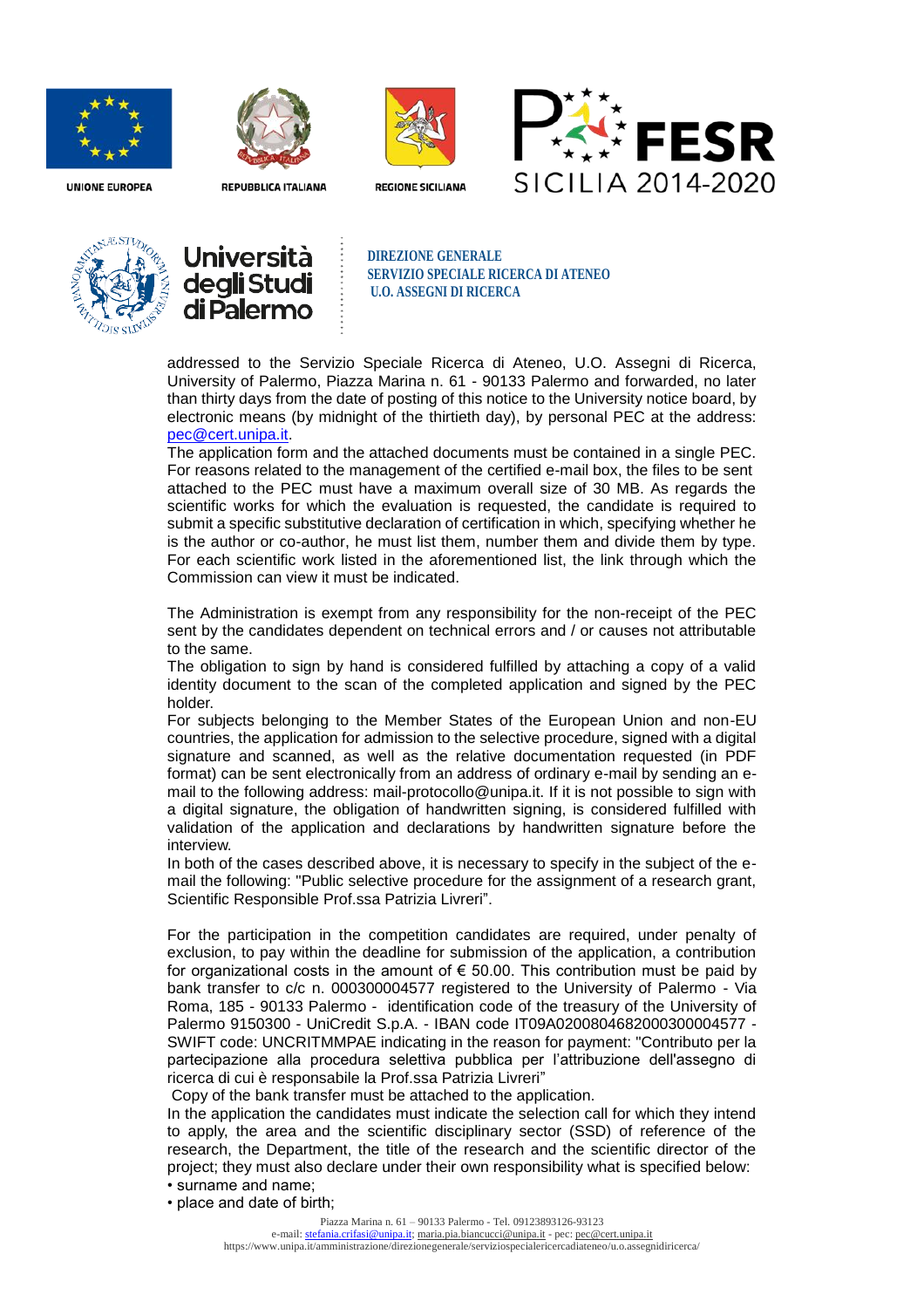



**REPUBBLICA ITALIANA** 



**REGIONE SICILIANA** 



**UNIONE EUROPEA** 





**DIREZIONE GENERALE SERVIZIO SPECIALE RICERCA DI ATENEO U.O. ASSEGNI DI RICERCA**

- mailing address;
- residence;

• telephone number, e-mail box, social security number (or tax code, if any);

• citizenship;

• municipality on whose electoral lists they are registered, or the reasons for nonregistration or cancellation from the same lists;

• to have no criminal convictions or to have ongoing criminal proceedings. In the opposite case, they must indicate the penal convictions reported or the criminal proceedings in progress, specifying whether amnesty, judicial pardon, pardon, etc. have been granted.

• degree held with the indication of the final mark and the date and the University in which it was awarded (candidates with a qualification obtained abroad that has not been declared equivalent, must expressly request a declaration of correspondence,

only for the participation in the selection and attach the documents required by current legislation to enable the aforementioned declaration in question by the selection Committee);

• PhD title (if they hold one) or, for specific sectors, Medical Gratuate School degree, with indication of the date of achievement and of the issuing University. Candidates with a PhD qualification obtained abroad must send together with the application form the qualifications with certified Italian translation and legalization by the authorities of the Country issuing the title (except in the case of exemption under international agreements and conventions) Each qualification must also be accompanied by the "Declaration of value" ("Dichiarazione di valore") issued by the Italian diplomatic representation in the Country where the qualification was obtained. Where the title has been declared equivalent, the candidate must attach the relevant documentation);

• attendance, if any, of second-level masters courses, post-graduate specialization courses obtained both in Italy and abroad, attendance of high- specialization schools, organization of scientific meetings, periods spent at Italian and foreign scientific institutions;

• e-mail address, to which the communications relating to this selective procedure are to be transmitted;

• enjoyment of civil and political rights in the Country of origin or provenance, or reasons for exclusion from them (for EU citizens and non-EU citizens);

• knowledge of english language (certified by certificate of level B1 or verified during the interview)

• non-existence of incompatibility pursuant to art. 11 of this announcement (otherwise the type of incompatibility must be indicated);

• to have or not have benefited from previous research fellowship grants pursuant to art. 22 of the law 240/2010;

• to have or not to have already been the holder of fixed-term research contracts (if any) pursuant to art. 24 of Law 240/2010.

The qualifications submitted for evaluation must be sent in certified copy or accompanied by a replacement statement, pursuant to article 46 or of a declaration pursuant to article 47 of the aforementioned decree.

The data and documents held by the University of Palermo may be acquired *ex officio* if the candidate indicates the indispensable elements for obtaining the information or data requested.

e-mail: [stefania.crifasi@unipa.it;](mailto:stefania.crifasi@unipa.it) maria.pia.biancucci@unipa.it - pec: [pec@cert.unipa.it](mailto:pec@cert.unipa.it) https://www.unipa.it/amministrazione/direzionegenerale/serviziospecialericercadiateneo/u.o.assegnidiricerca/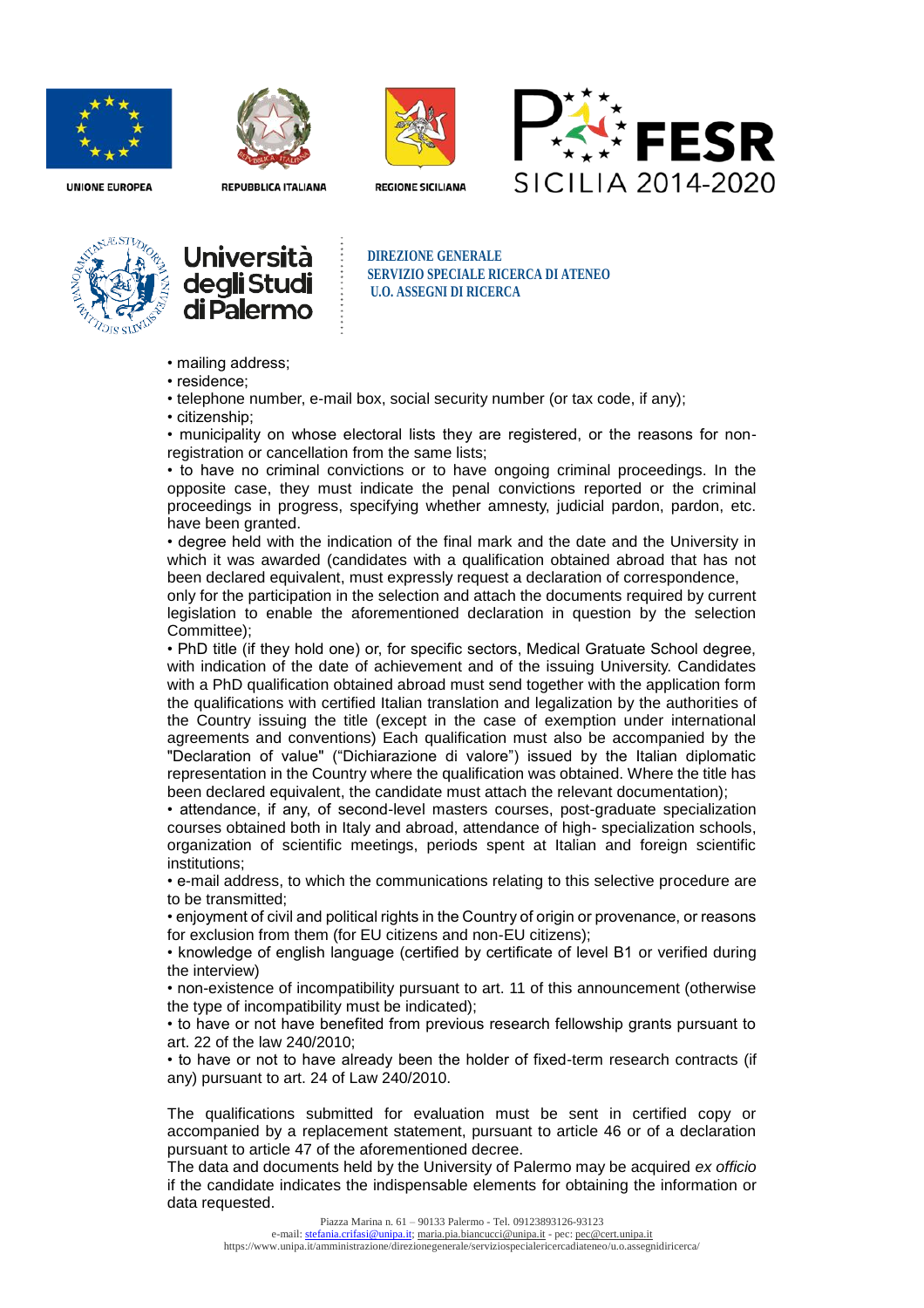



**REPUBBLICA ITALIANA** 



**REGIONE SICILIANA** 







**DIREZIONE GENERALE SERVIZIO SPECIALE RICERCA DI ATENEO U.O. ASSEGNI DI RICERCA**

Candidates who hold only the degree must, on pain of exclusion from the competition, submit the documentation necessary to demonstrate they possess a scientific professional curriculum suitable for carrying out the research activity of this announcement.

Disabled candidates, according to the law of 5 February 1992, n. 104, will have to make explicit request, in relation to their handicap, with regard to the aid necessary to be able to sustain the interview.

The University administration assumes no responsibility for the dispersal of communications due to incorrect indication of the contact by the candidate or failure or late communication of the change of address and contanct indicated in the application, nor for any errors not attributable to the administration itself.

Applications missing both from the application form signed and drawn up according to annex 1 and from any other document required by the call under penalty of exclusion and applications sent after the deadline will be declared ineligible.

## **Art. 4 – Selection Committee**

No later than 15 days from the deadline for submission of applications, the Board of the Department Council or the Board of the field office proposes the names of the members of the Selection Committee, (three full members and an alternate one), chosen among the professors or researchers (tenured or not tenured) of the University of Palermo belonging to the CUN area of research, including the Scientific Director of the project entitled to funding, with the role of President.

In the first meeting, the Commission of selection, appointed by decree of the Rector, preliminarily and explicitly establishes the criteria and methods for assessing qualifications and the conduct of the interview. Subsequently, after having received the documentation of the candidates from the office and having examined the list of the candidates, it inserts, during the second meeting, a declaration showing that the commissioners are not in a relationship of kinship or affinity up to the fourth degree included, among them and with the candidates and that therefore there are not the causes of abstention referred to in articles. 51 and 52 of the Civil Procedural Code. Then it proceeds to the evaluation of the qualifications and the attribution of the relevant score, which is communicated to the candidates before the date of the interview.

The Committee must complete the work within a maximum period of 60 days from receipt of the candidates' applications; it performs a comparative evaluation of the candidates based on the examination of the qualifications submitted by the same and an interview and draws up appropriate minutes according to the current selection regulations.

The judgment of the Commission is unquestionable on the merits.

### **Art.5 - Selection**

The selection is carried out through the evaluation of academic qualification and interview. Up to 70 points may be awarded to qualifications and up to 30 points to the interview. To be admitted to the interview, candidates must achieve at least 40 points out of 70 points for the qualifications. The interview is considered passed by candidates who have achieved at least 10 out of 30 available points.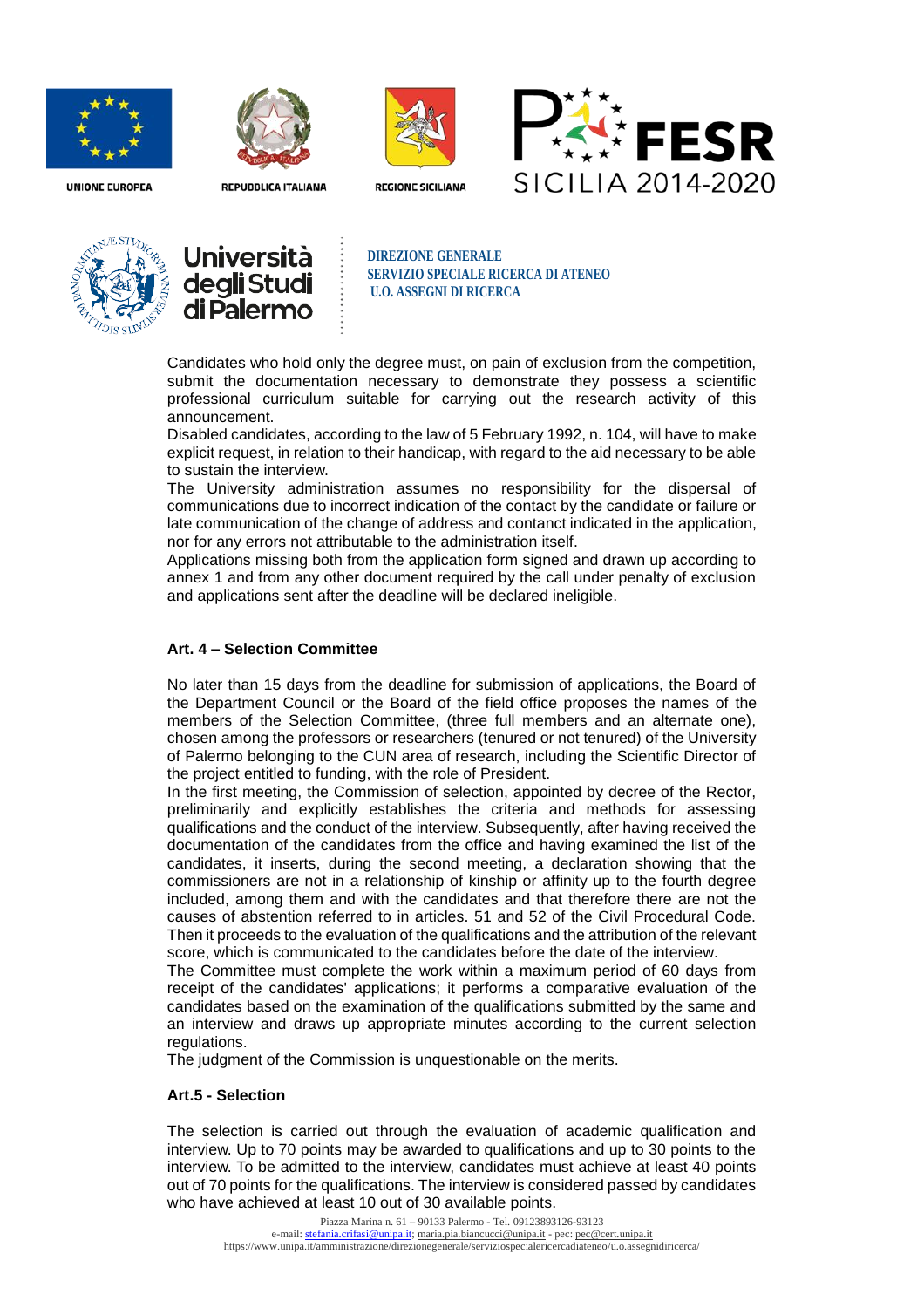



**REPUBBLICA ITALIANA** 









**DIREZIONE GENERALE SERVIZIO SPECIALE RICERCA DI ATENEO U.O. ASSEGNI DI RICERCA**

## **Art.6 - Evaluation**

The Committee will attribute the evaluation, expressed out of 100, according to the following criteria:

#### **Titles**

• up to 60 points for documented scientific activity according to the Unipa procedures for determining the status of active University researcher; theses and doctoral theses are excluded;

• up to 10 points for other qualifications (second level University master courses, postgraduate specialization courses obtained both in Italy and abroad, attendance of higher education institutions, organization of scientific meetings, periods spent at Italian and foreign scientific institutions).

Interview

Up to 30 points might be awarded for the interview, based on the discussion of the candidate's scientific production and aiming at ascertaining the level of scientific knowledge with respect to the research program of the research fellowship grant as well as the knowledge of the foreign language (for candidates who do not hold the level B1 certificate).

## **Art.7 Interview and ranking**

The place, date and time of the interview will be communicated at least 20 days before in the most appropriate manner to the candidates who, at the time of submission of the application do not enclose a declaration attesting to waive the legal terms of notice. Candidates must bring at the interview a valid identification document.

At the end of each interview session, the Committee will exhibit at the examination site the list of the examined candidates with the indication of the mark awarded to each one.

The interview will be public.

The Committee will post up the ranking of merit in descending order, adding the score of the qualifications to that of the interview.

The PhD, or a Medical Graduate School degree, for specific sectors, accompanied by appropriate scientific production, will be considered an advantage for the attribution of the research fellowship grant.

With equal merit, the candidate with a minor age will be preferred.

The Committee will complete its work and transmit the minutes, signed by each member, and all the relevant documents to the Servizio Speciale Ricerca di Ateneo - UO "Assegni di Ricerca" for further requirements.

The selection proceedings and the relative ranking of merit will be approved by decree of the Rector, and will be published, for a period of thirty days, on the official board of the University of Palermo.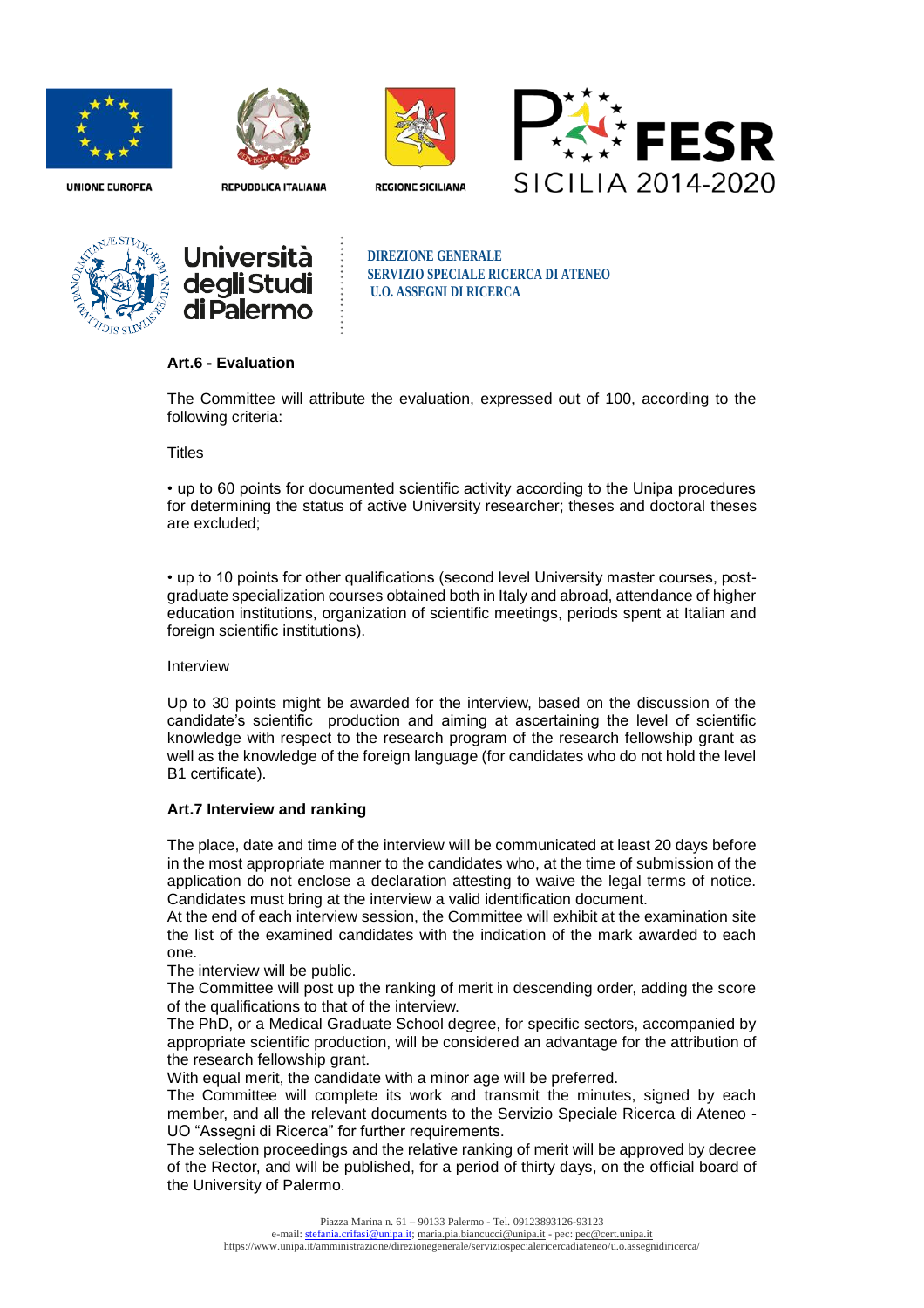



**REPUBBLICA ITALIANA** 



**REGIONE SICILIANA** 







**DIREZIONE GENERALE SERVIZIO SPECIALE RICERCA DI ATENEO U.O. ASSEGNI DI RICERCA**

### **Art.8 (Stipulation of the contract)**

The research grant is established following the stipulation with the University of Palermo of an intellectual work contract pursuant to articles 2222 and following of the Civil Code.

The contract must be signed by the winner with a digital signature which must be affixed in PadES mode.

The contract may provide for possible penalties in case of non-compliance with contractual obligations.

The activity of the research fellow should not be considered, in any case, a subordinate employment activity. Grants do not give rise to rights regarding access to the staff roles of Italian universities.

The winner is required to present himself for the stipulation of the contract within fifteen days of the convocation.

Failure to comply with this term will result in the loss of the right to the research grant. In the case of particular, justified and documented motivations, the stipulation of the contract may be postponed beyond fifteen days but, in any case, for a period not exceeding sixty days from the convocation date; the only exception consists in the possible requests for extension for pregnancy and puerperium, or serious and documented infirmity.

The winner or the holder of the grant can also obtain the postponement or suspension of the the grant for a period not exceeding one continuous year in the following cases: a) for the mandatory year of training for teaching at schools on a motivated request, with the consent of the Scientific Responsible of the project and of the Department to which the research project relates (following the Academic Senate deliberation in the session of 30 October 2001)

b) for the activation of scholarships granted by national or foreign institutions permitted by current legislation

The winner of the research fellowship grant is required to self-certify any changes made to the points referred to in art. 3 of this announcement, before signing the contract.

## **Art. 9 (Service)**

The winner is required to start the research activity the first day after the signature of the contract.

The beginning of the activity is documented by the Director of the Department in which the person concerned must carry out his/her collaboration by sending a statement to

the Servizio Speciale Ricerca di Ateneo – U.O.Assegni di Ricerca. For non-EU citizens the grant will start afterobtaining the entry visa for scientific research and from the very beginning of the research activity.

#### **Art. 10 (Activities and evaluation of the research fellows)**

The methods and characteristics related to the research, in accordance with the aims of the project, will be established in the contract. The holder of the research grant: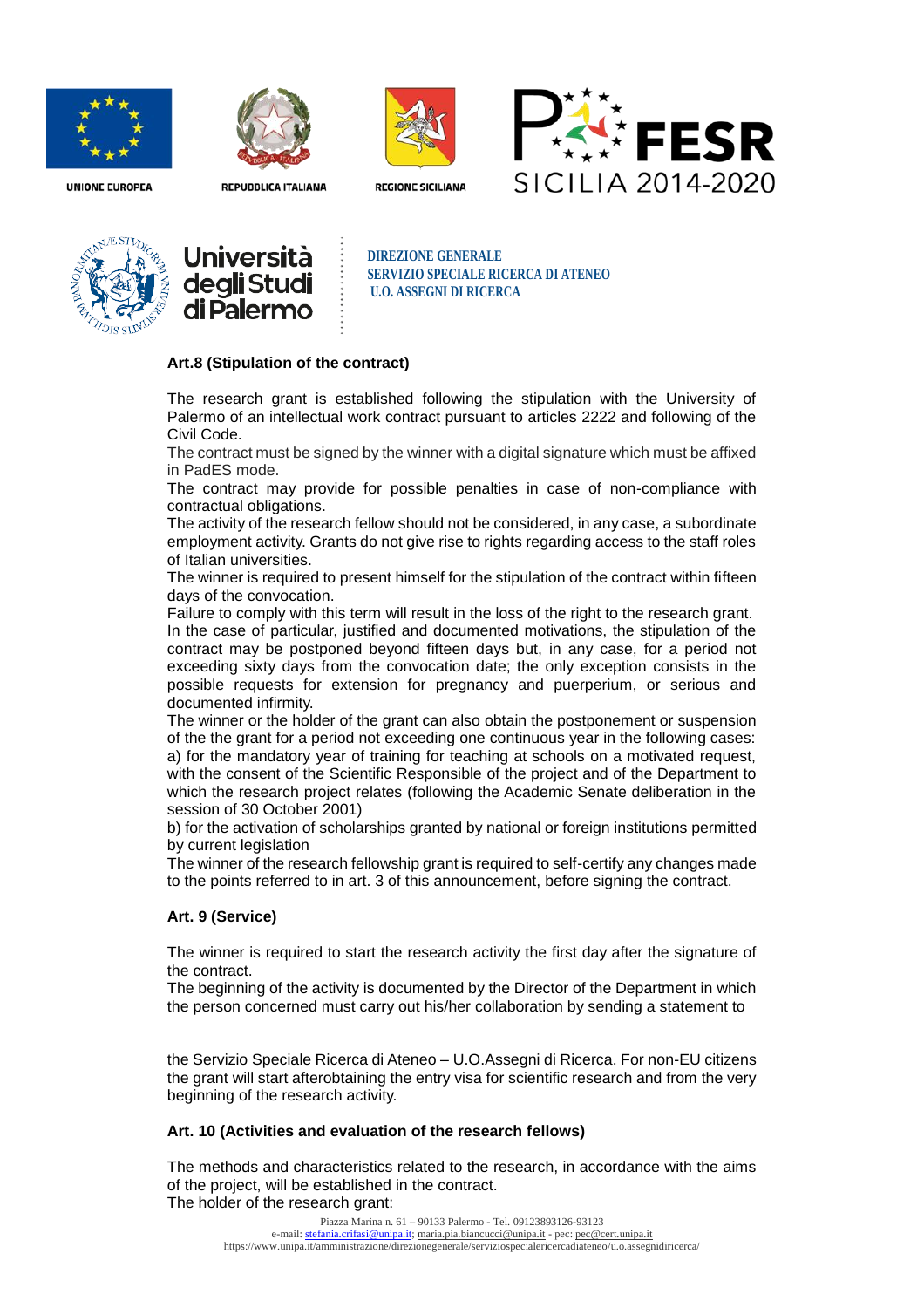



**REPUBBLICA ITALIANA** 



**REGIONE SICILIANA** 







**DIREZIONE GENERALE SERVIZIO SPECIALE RICERCA DI ATENEO U.O. ASSEGNI DI RICERCA**

• carries out the research activities foreseen by the contract, previously declared by the Department Board compatible with its own research programs;

• may participate in university research groups and projects, regardless of the funding body;

• can take part in all the activities planned by the Department or by the field office for the promotion of research and the dissemination of results;

• can be part of the examination Boards, being already expert in the subject for the teachings of the scientific-disciplinary field of reference, at the request of the scientific tutor of the research fellow and after the presentation of the proposal drawn up in accordance with art.2 of the regulations for the appointment of scholars;

• can perform university teaching assignments conferred through contracts;

• may perform a limited supplementary teaching activity (maximum 20 hours per year) with authorization from the Tutor, if assigned by the Board of a Degree Course;

The Department or field office must provide the research fellow with the necessary support for the realization of the research program, guaranteeing access to the equipment, the necessary resources and the needed technical - administrative services.

The research fellow must carry out his/her research activity within the University facilities, according to the research program. Any research activity outside the University, provided that it is consistent with the research programs and objectives assigned to the grant holder, must be proposed by the Tutor and approved by the Board of the Department or of the field office.

Any renewal of the research grant will be authorized, upon motivated request of Board of the Department or of the field office, by the University Board of Directors, after verification of the availability of funding for the same research activity and subject to the positive evaluation by the Scientific Director of the project of the research activity carried out by the research fellow, certifying the need for the continuation of the fellowship grant for the completion of the research.

At the end of the period covered by the research fellowship grant, and in any case at the end of the research activity before the pre-established deadline, the research fellow must send to the Servizio Speciale Ricerca di Ateneo a report on the activity carried out, countersigned by the Tutor or the Scientific Director/Contact person, accompanied by the evaluation expressed by the Board of the Department or of the field office in relation to the objectives set and accompanied by the relevant scientific production.

#### **Article 11 (prohibition of cumulation, incompatibility, interruptions)**

The following categories cannot be holders of a research fellowship grant:

a) the permanent employees of universities, institutions, public research and experimentation bodies, ENEA, ASI, as well as of institutions whose scientific advanced diploma has been recognized as equivalent to the Ph.D. qualification pursuant to article 74, fourth paragraph, of the Decree of the President of the Republic July 11, 1980, n. 382, unless termination of the relationship due to voluntary resignation in the case of attribution of the grant;

b) those who have a degree of kinship or affinity, up to and including the fourth degree, with a professor belonging to the Department to whom the grant has been assigned or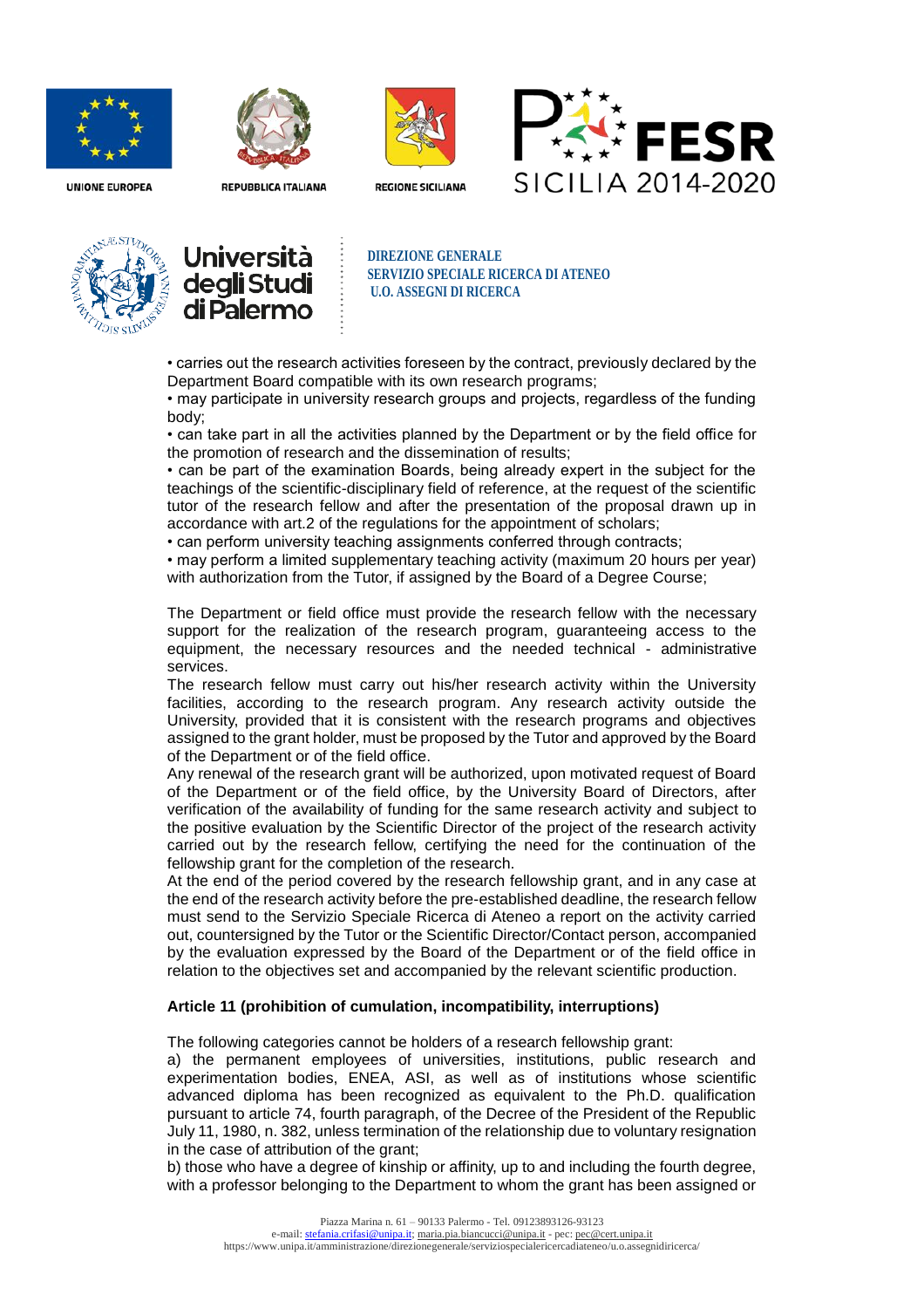



**REPUBBLICA ITALIANA** 



**REGIONE SICILIANA** 







**DIREZIONE GENERALE SERVIZIO SPECIALE RICERCA DI ATENEO U.O. ASSEGNI DI RICERCA**

to the structure publishing the call or with the Rector, the General Manager or a member of the University Board of Directors.

The grant is individual.

The grant cannot be cumulated with any scholarships, with the exception of those granted by national or foreign institutions useful for integrating, with stays abroad, the research activity of the research fellows.

The holder of the grant cannot participate in 1st and 2nd cycle degree courses, university master courses, PhD courses with scholarship or medical graduate schools, in Italy or abroad; employees of public administration must put themselves on leave, before accepting the research fellowship grant.

Private employees, even if part-time ones, cannot benefit from research fellowship grants.

The holders of research fellowship grants cannot participate to university master courses.

Self-employment and occasional collaboration activities are compatible with the research grant only if previously authorized by the Board of the Department or of the field office, upon acquisition of the motivated opinion of the Tutor and provided that the further activity does not prejudice the regular conduct of the research activity.

The total duration of the research fellowship, including any renewal, cannot in any case exceed six years (DL 31.12.2014 n.192, converted into Law n.11 of 27.02.2015), excluding the period in which the fellowship coincided with a PhD course, within the maximum limit of the legal duration of the relevant course.

The total duration of the research fellowship or of non tenured university researcher contracts, also intervening with other public, private or distance-education universities, as well as with public research and experimentation bodies, ENEA and ASI it cannot in any case exceed twelve years even if non-continuous.

The periods spent on maternity leave or on leave for health reasons according to current legislation are not taken into account for the purposes of the duration of the aforementioned contracts.

The research activity and the grant can be suspended, provided that the duration of the fellowship cannot be reduced due to the following suspensions, for:

• mandatory maternity leave and parental leave;

• severe illness;

## **Art.12 (termination of the grant and voluntary resignation)**

In cases of serious non-compliance, reported by the Board of the Department, the contract can be immediately terminated by resolution of the Academic Senate, after hearing the interested party.

The revocation is automatic in the following cases:

• failure to start the activity within the established term;

• unjustified suspension of the activity for a period longer than fifteen days;

• serious violation of the incompatibility regime;

In case of withdrawal from the contract, the holder of the grant is required to give thirty days' notice.

In the event of failure to give notice, the Administration will withhold or recover from the holder of the grant an amount corresponding to the remuneration for thirty days.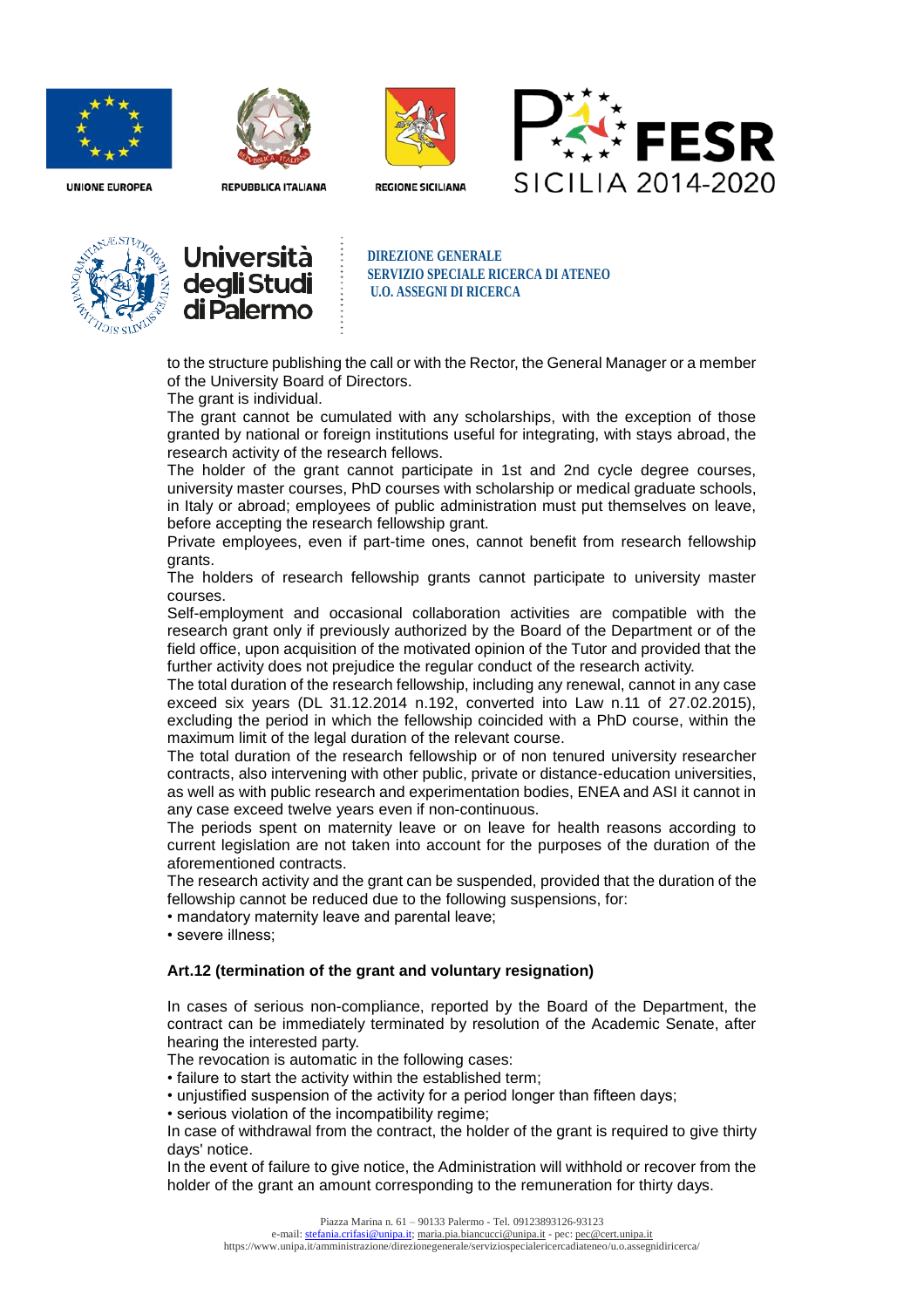



**REPUBBLICA ITALIANA** 









**DIREZIONE GENERALE SERVIZIO SPECIALE RICERCA DI ATENEO U.O. ASSEGNI DI RICERCA**

The winners of public selections that give rise to the placement in the roles of university personnel are not subject to the obligation of thirty days' notice.

## **Article 13 (Taxes, social security and insurance)**

As established by art. 22 paragraph 6 of Law 240/2010, the provisions of art. 4 of the Law of 13 August 1984, n.476 and subsequent amendments and additions, as well as, in matters of social security, those pursuant to art. 2, paragraphs 26 and following, of the law of 8 August 1995, n. 335 and subsequent modifications do apply to research fellowship grants.

With respect to mandatory maternity leave for checks, the provisions of the Ministry of Labour and Social Welfare Decree of 12 July 2007, and, with regard to sick leave, article 1, paragraph 788, of the law of 27 December 2006, n. 296 and subsequent modifications are applied.

During the period of mandatory maternity leave, the indemnity paid by the INPS pursuant to article 5 of the aforementioned decree of 12 July 2007 is integrated by the University up to the total amount of the research fellowship grant.

The University provides to the holders of the research fellowship grant the insurance coverage for accidents and civil liability towards third parties in carrying out the research activity.

The amount of the relative premium is deducted from the grant.

Health care insurance is the responsibility of the researcher without any intervention by the University.

### **Art.14 - Substitutions**

In case of non-completion of the research fellowship period by the winner of the selection process, it will be possible to call the following in the ranking if the contract period still to be used is equal to or greater than 12 months, pursuant to the provisions of law 240/2010 which provides for a minimum duration of one year.

#### **Art. 15 - Publicity of the selection procedure**

The present announcement will be posted on the official board of the University of Palermo, [\(http://www.unipa.it/albo.html\)](http://www.unipa.it/albo.html) and on the MIUR website [\(http://bandi.miur.it\)](http://bandi.miur.it/). The announcement will also be accessible at the University of Palermo website at: [http://www.unipa.it/amministrazione/direzionegenerale/serviziospecialericercadiatene](http://www.unipa.it/amministrazione/direzionegenerale/serviziospecialericercadiateneo/u.o.assegnidiricerca/bandi) [o/u.o.assegnidiricerca/bandi](http://www.unipa.it/amministrazione/direzionegenerale/serviziospecialericercadiateneo/u.o.assegnidiricerca/bandi)

### **Art.16 Processing of personal data**

In application of EU Regulations 2016/679 the University undertakes to respect the confidential nature of the information provided by the candidate: "all data provided will be processed only for purposes related to and instrumental to the competition and to the possible stipulation and management of the contract with the University".